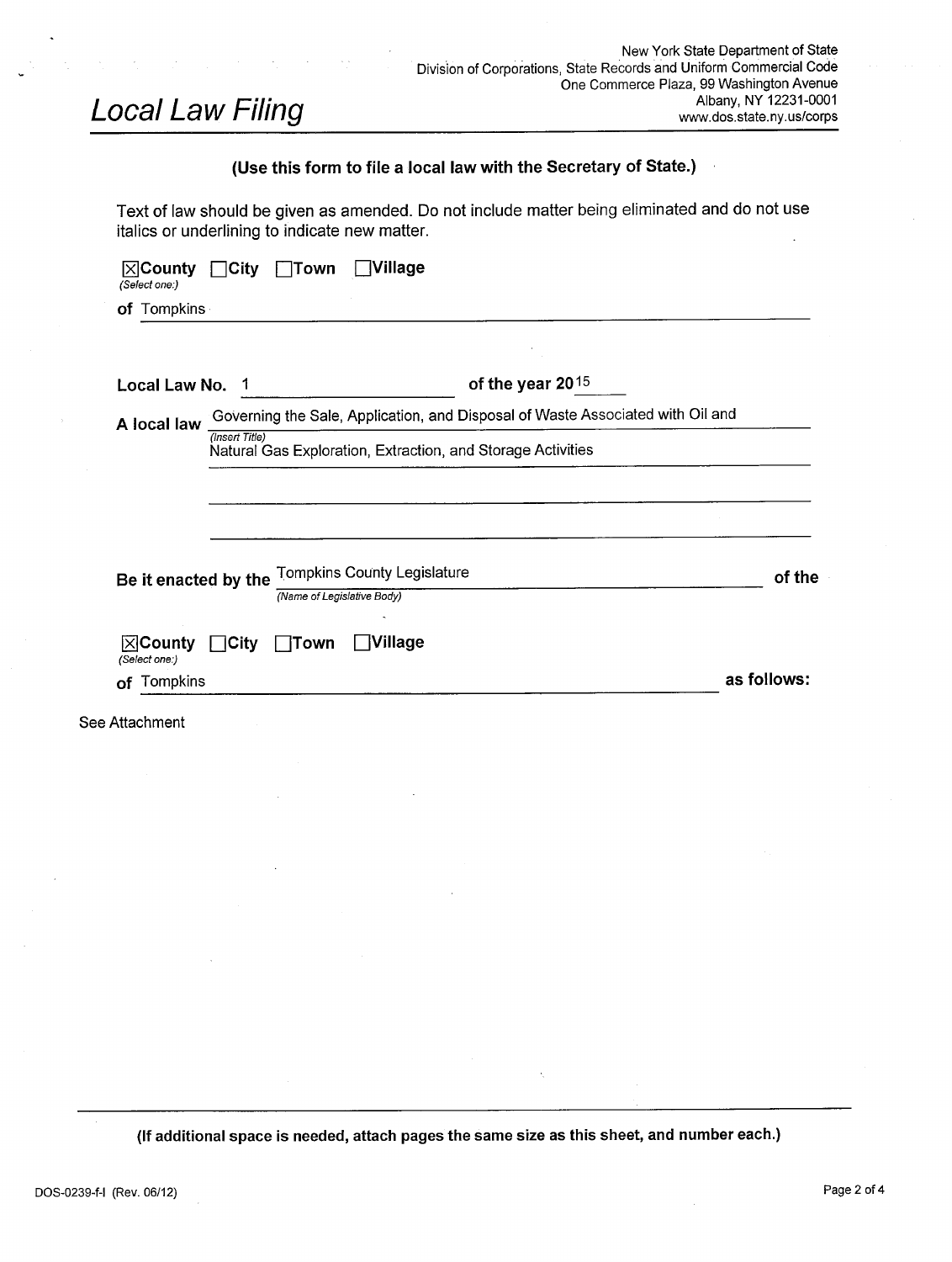Local Law No.  $1$  of the year 2015

## Title: A Local Law Governing the Sale, Application, and Disposal of Waste Associated with Oil and Natural Gas Exploration, Extraction, and Storage Activities

Section 1. This is a Local Law creating a new Chapter 123 of the County Code "Oil and Gas Waste" governing the sale, application, and disposal of waste associated with oil and natural gas exploration, extraction and storage activities.

Section 2. Chapter <sup>123</sup> of the Tompkins County Code shall read as follows:

#### §123-1. Findings/Purpose.

The toxins and radioactive materials found in oil and gas waste are detrimental to the public health and should be kept out of the County water supply and off County roadways. Due to the significant public health risks, and to ensure the safety of firture generations and the natural environment, this Legislature hereby finds it necessary to prohibit the introduction of such waste into treatment facilities, onto roadways, and onto real property located within Tompkins County.

#### §123-2. Definitions.

As used within this Local Law, the following terms shall have the meanings indicated:

1) " Hydraulic fracturing" shall mean the fracturing of underground rock formations, including shale and non -shale formations, by human -made fluid -driven techniques for the purpose of stimulating oil, natural gas, or other subsurface hydrocarbon production.

2) " Natural gas extraction activities" shall mean all geologic or geophysical activities related to the exploration for or extraction of natural gas, including, but not limited to, core and rotary drilling and hydraulic fracturing.

3) " Oil extraction activities" shall mean all geologic or geophysical activities related to the exploration for or extraction of oil, including, but not limited, to, core and rotary drilling and hydraulic fracturing.

4) " Natural gas waste" shall mean:

a) any liquid or solid waste or its constituents that is generated as <sup>a</sup> result of natural gas extraction activities, which may consist of water, brine, chemicals, naturally occurring radioactive materials, heavy metals, or other contaminants;

b) leachate from solid wastes associated with natural gas extraction activities;

c) any waste that is generated as <sup>a</sup> result of or in association with the underground storage of natural gas;

d) any waste that is generated as <sup>a</sup> result of or in association with liquefied petroleum gas well storage operations; and

e) any products or byproducts resulting from the treatment, processing, or modification of any of the above wastes.

5) " Oil waste" shall mean:

a) any liquid or solid waste or its constituents that is generated as <sup>a</sup> result of oil extraction activities, which may consist of water, brine, chemicals, naturally occurring radioactive materials, heavy metals, or other contaminants;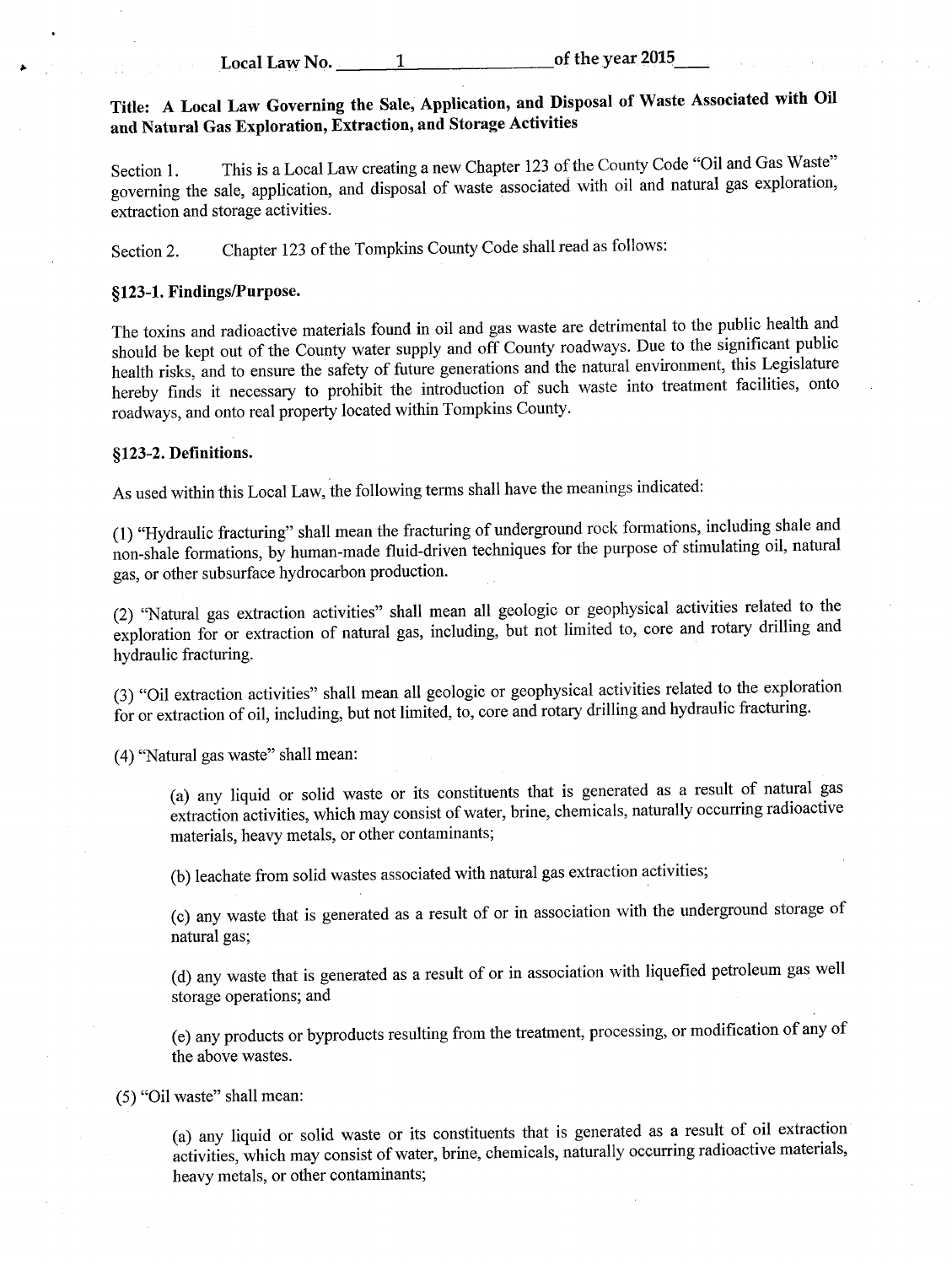b) leachate from solid wastes associated with oil extraction activities; and

c) any products or byproducts resulting from the treatment, processing, or modification of any of the above wastes.

6) " Application" shall mean the physical act ofplacing or spreading natural gas waste or oil waste on any road or real property located within the County of Tompkins.

#### §123-3. Prohibitions.

1) The application of natural gas waste or oil waste, whether or not such waste has received <sup>a</sup> Beneficial Use Determination pursuant to 6 NYCRR Part 360, on any road or real property located within Tompkins County for any purpose is prohibited.

2) The introduction of natural gas waste or oil waste into any wastewater treatment facility within Tompkins County is prohibited.

3) The introduction of natural gas waste or oil waste into any solid waste management facility within Tompkins County is prohibited.

4) The sale, acquisition, storage, handling, treatment and/or processing of natural gas waste or oil waste from oil and natural gas extraction activities (including leachate and byproducts from same) within Tompkins County is prohibited.

#### 123- 4. Duty of Employees to be familiar with this Chapter.

The County Administrator or, at the County Administrator's option, any Department head or commissioner appointed by the County Administrator, is authorized to develop policies to ensure County employees are familiar with the provisions of this Chapter and take such steps as are directed by the County Administrator or such department head or commissioner to ensure a diligent effort by the County that materials supplied to the County or used on County roads or property comply with this law. This Section shall not excuse non-compliance by <sup>a</sup> contractor or vendor of the County.

#### §123-5. Penalties.

Failure to comply with this Article may result in enforcement by the County to prevent violations, and/or impose civil penalties. In addition, persons who intentionally violate Section 123-3 of this Article may be subject to prosecution in criminal court.

1) Civil sanctions. The County may commence a civil action to enjoin or otherwise remedy any failure to comply with this article.

(2) A person who violates any provision of Section 123-3 of this Article shall be liable for a civil penalty not to exceed \$1,000 for a first violation, and not to exceed \$5,000 for a subsequent offense.

3) Criminal penalty. Any person who violates any provision of Section 123- <sup>3</sup> of this Article shall be guilty of a misdemeanor and, upon conviction thereof, shall be punished by a fine not to exceed \$5,000 for each day during which such violation continues or by imprisonment for <sup>a</sup> term of not more than one year, or by both such fine`and imprisonment.

#### §123-6. Severability.

If any clause, sentence, paragraph, subdivision, section or part of this local law or the application thereof to any person, individual, corporation, firm, partnership, entity or circumstance shall be adjudged by any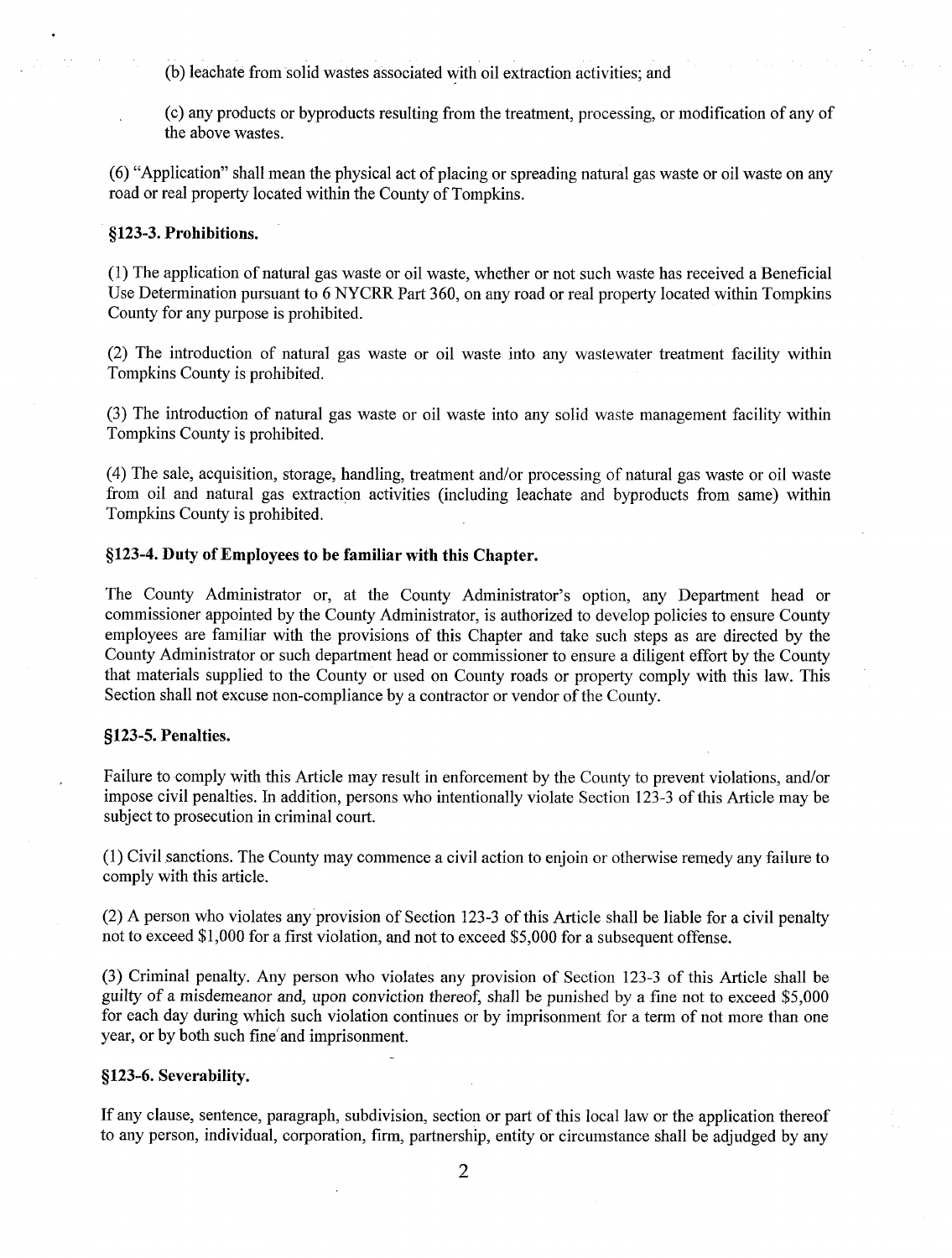court of competent jurisdiction to be invalid or unconstitutional, such order or judgment shall not impair, have an effect on, or invalidate the remainder thereof, but shall be confined in its operation to the clause, sentence, paragraph, subdivision, section or part of this law or in its application to the person, individual, corporation, firm, partnership, entity or circumstance directly involved in the controversy in which such order or judgment shall be rendered. To further this end, the provisions of this Chapter are hereby declared to be severable.

Section 3. This law shall take effect sixty days after it is filed with the Secretary of State.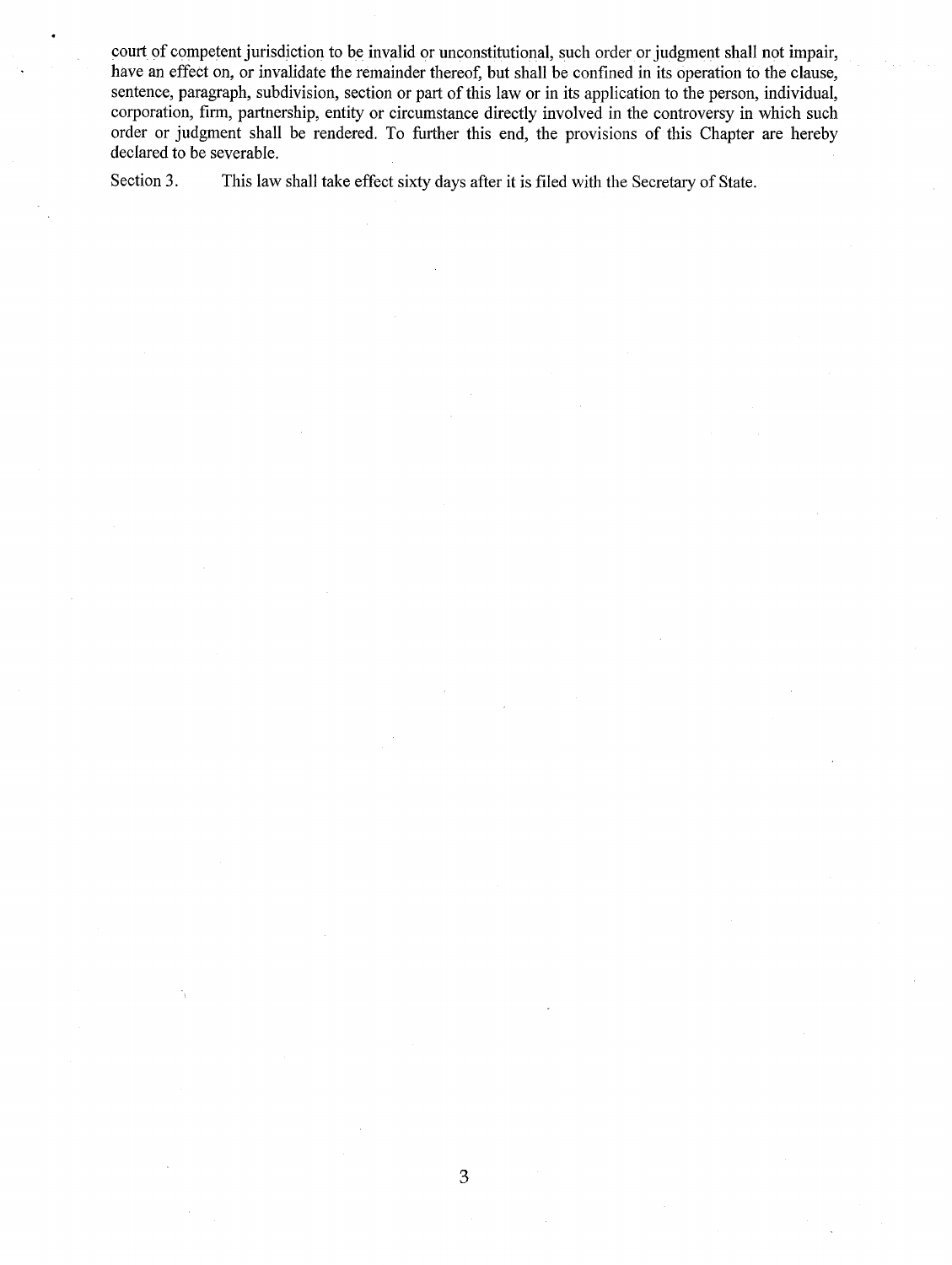### Complete the certification in the paragraph that applies to the filing of this local law and strike out that which is not applicable.)

| 1. (Final adoption by local legislative body only.)                                                                                                     |  |                     |  |
|---------------------------------------------------------------------------------------------------------------------------------------------------------|--|---------------------|--|
|                                                                                                                                                         |  |                     |  |
| the (County)(City)(Town)(Village) of Tompkins                                                                                                           |  |                     |  |
| Tompkins County Legislature on April 21, 20 <sup>15</sup> , in accordance with the applicable                                                           |  |                     |  |
| (Name of Legislative Body)                                                                                                                              |  |                     |  |
| provisions of law.                                                                                                                                      |  |                     |  |
|                                                                                                                                                         |  |                     |  |
|                                                                                                                                                         |  |                     |  |
| 2. (Passage by local legislative body with approval, no disapproval or repassage after disapproval by the Elective<br><b>Chief Executive Officer*.)</b> |  |                     |  |
| I hereby certify that the local law annexed hereto, designated as local law No.                                                                         |  | of $20$ ________ of |  |
|                                                                                                                                                         |  |                     |  |
|                                                                                                                                                         |  |                     |  |
| (Name of Legislative Body)                                                                                                                              |  |                     |  |
| (repassed after disapproval) by the (Elective Chief Executive Officer*) and was deemed duly adopted                                                     |  |                     |  |
|                                                                                                                                                         |  |                     |  |
|                                                                                                                                                         |  |                     |  |
|                                                                                                                                                         |  |                     |  |
| $\overline{\phantom{a}}$ on $\overline{\phantom{a}}$ 20 $\overline{\phantom{a}}$ , and was (approved)(not approved)<br>(Name of Legislative Body)       |  |                     |  |
|                                                                                                                                                         |  |                     |  |
|                                                                                                                                                         |  |                     |  |
|                                                                                                                                                         |  |                     |  |
| Such local law was submitted to the people by reason of a (mandatory)(permissive) referendum, and received the affirmative                              |  |                     |  |
| vote of a majority of the qualified electors voting thereon at the (general)(special)(annual) election held on ______________                           |  |                     |  |
| 20 <sub>____</sub> , in accordance with the applicable provisions of law.                                                                               |  |                     |  |
|                                                                                                                                                         |  |                     |  |
| 4. (Subject to permissive referendum and final adoption because no valid petition was filed requesting referendum.)                                     |  |                     |  |
| I hereby certify that the local law annexed hereto, designated as local law No. ___________________________of 20_________ of                            |  |                     |  |
|                                                                                                                                                         |  |                     |  |
|                                                                                                                                                         |  |                     |  |
| (Name of Legislative Body)                                                                                                                              |  |                     |  |
|                                                                                                                                                         |  |                     |  |
|                                                                                                                                                         |  |                     |  |
| law was subject to permissive referendum and no valid petition requesting such referendum was filed as of <b>construents</b>                            |  |                     |  |
| 20 ____, in accordance with the applicable provisions of law.                                                                                           |  |                     |  |
|                                                                                                                                                         |  |                     |  |

Elective Chief Executive Officer means or includes the chief executive officer of a county elected on a county -wide basis or, if there be none, the chairperson of the county legislative body, the mayor of a city or village, or the supervisor of a town where such officer is vested with the power to approve or veto local laws or ordinances.